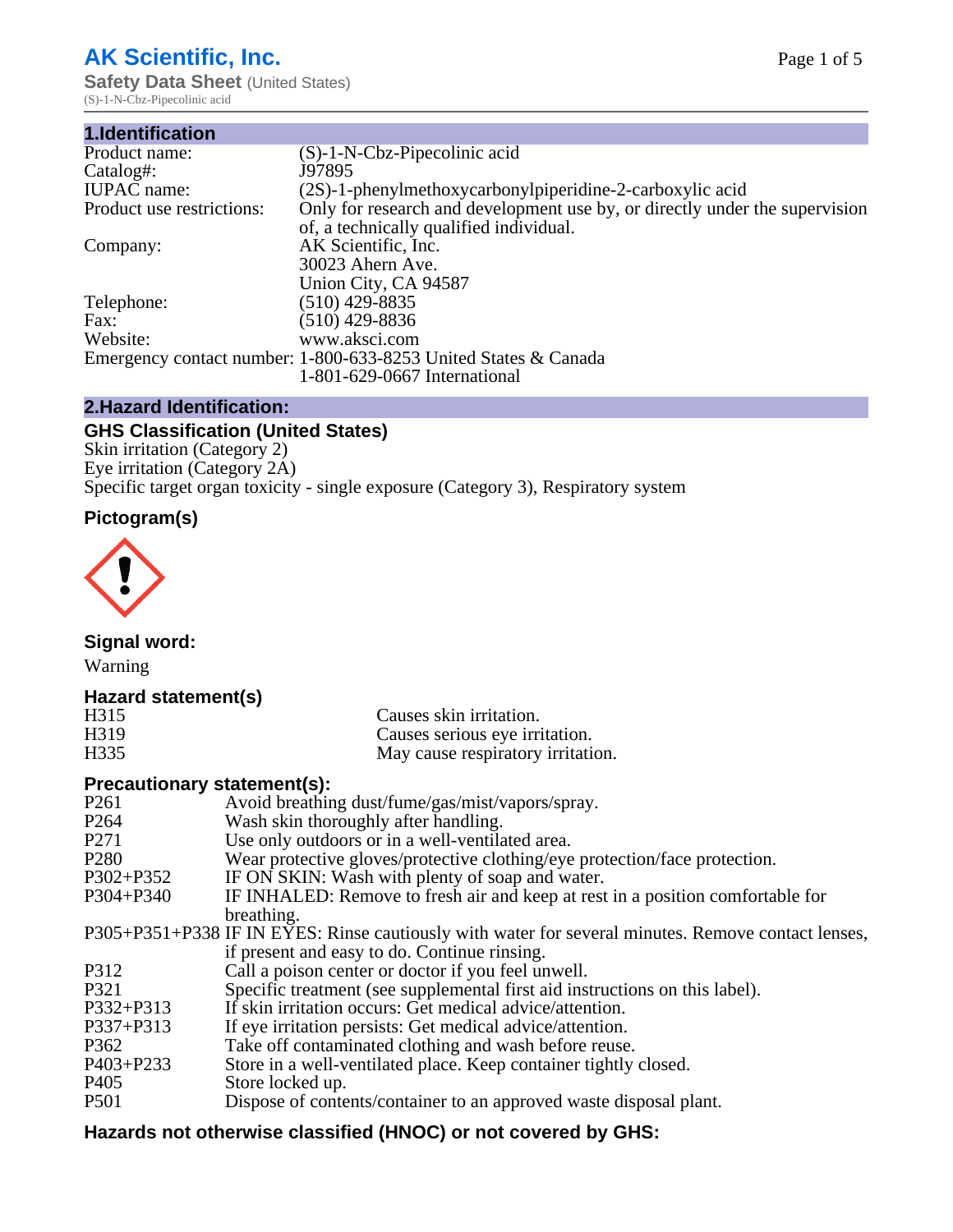#### None

## **3.Composition/Information on Ingredients**

CAS#: 28697-11-2<br>Purity: 95% 95% Purity:<br>EC:

Synonyms: Z-D-pipecolic acid Not available.

# **4. First Aid Measures**

**General Information:** Immediately remove any clothing contaminated by the product. Move out of dangerous area. Consult a physician and show this safety data sheet.

**Inhalation:** Move person to fresh air. If not breathing, give artificial respiration. If breathing is difficult, give oxygen. Obtain medical aid.

**Skin contact:** Immediately flush skin with running water for at least 15 minutes while removing contaminated clothing and shoes. Wash clothing before reuse. Obtain medical aid immediately. **Eye contact:** Immediately flush open eyes with running water for at least 15 minutes. Obtain medical aid immediately.

**Ingestion:** Do NOT induce vomiting without medical advice. Rinse mouth with water. Never administer anything by mouth to an unconscious person. Obtain medical aid immediately.

**Most important symptoms and effects, both acute and delayed:** No further information available. Please see sections 2 and 11.

**Indication of any immediate medical attention and special treatment needed:** No further information available.

## **5. Fire Fighting Measures**

**Suitable extinguishing media:** Use water spray, dry chemical, carbon dioxide, or chemical foam. **Specific hazards arising from the chemical:** Carbon oxides, Nitrogen oxides.

**Advice for firefighters:** As in any fire, wear a NIOSH-approved or equivalent, pressure-demand, self-contained breathing apparatus and full protective gear. During a fire, irritating and highly toxic gases may be generated by thermal decomposition or combustion.

# **6. Accidental Release Measures**

**Personal precautions, protective equipment and emergency procedures:** Wear protective equipment and keep unprotected personnel away. Ensure adequate ventilation. Remove all sources of ignition. Prevent further leak or spill if safe to do so. For personal protective equipment, please refer to section 8.

**Environmental precautions:** Do not let product enter drains, other waterways, or soil.

**Methods and materials for containment and cleaning up:** Prevent further leak or spill if safe to do so. Vacuum, sweep up, or absorb with inert material and place into a suitable disposal container. Consult local regulations for disposal. See section 13 for further disposal information.

## **7. Handling and Storage**

**Precautions for safe handling:** Avoid contact with skin, eyes, and personal clothing. Wash hands thoroughly after handling. Avoid breathing fumes. Use only with adequate ventilation. Wear suitable protective clothing, gloves, and eye/face protection. Keep away from sources of ignition. Minimize dust generation and accumulation. Keep container tightly closed. Open and handle container with care. Do not eat, drink, or smoke while handling.

**Conditions for safe storage, including any incompatibilities:** Store in a tightly-closed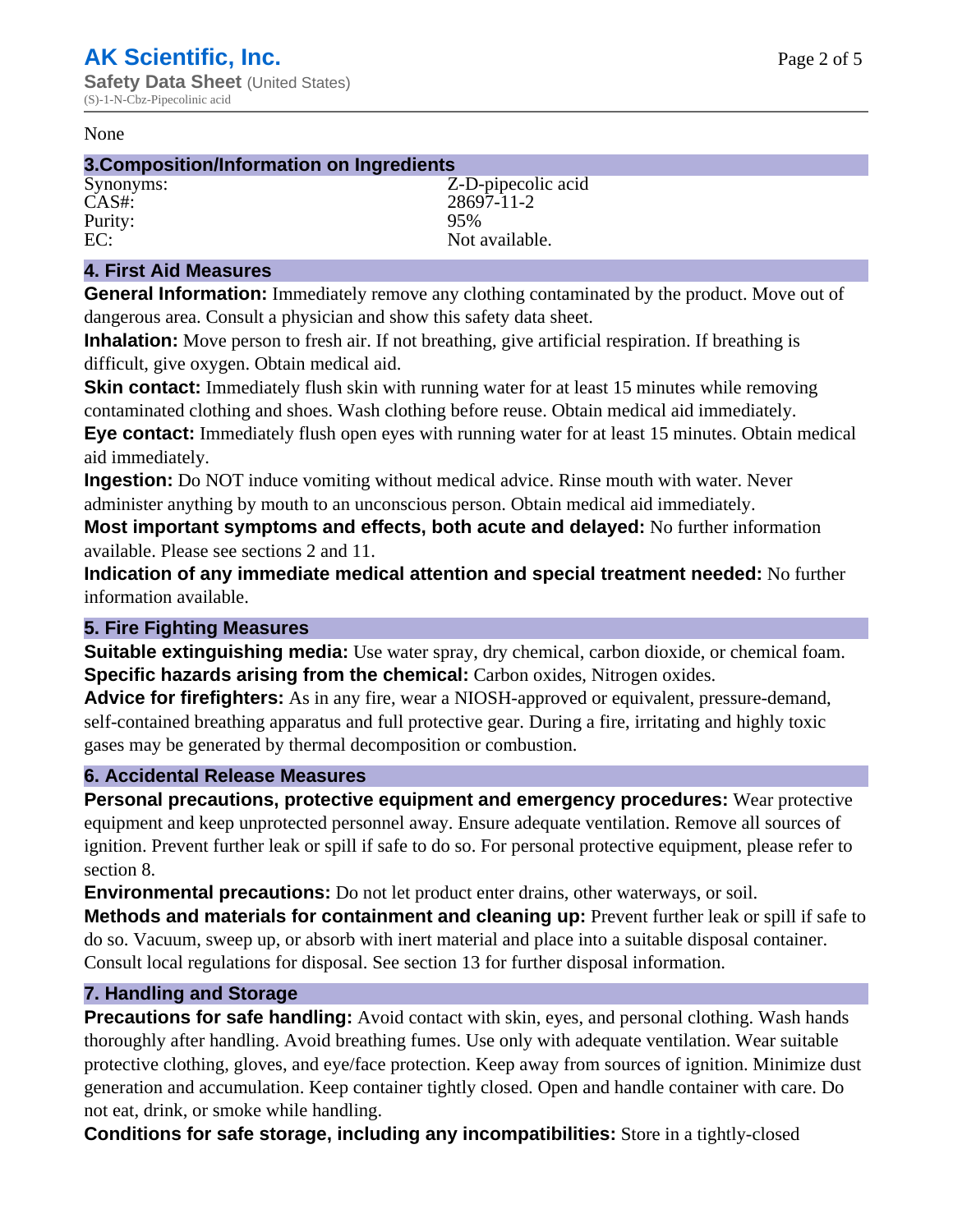container when not in use. Store in a cool, dry, well-ventilated area away from incompatible substances. Keep away from sources of ignition.

#### **8. Exposure Controls/Personal Protection**

#### **Exposure limits:**

| <b>OSHA PEL:</b>  | Not available. |
|-------------------|----------------|
| NIOSH REL:        | Not available. |
| <b>ACGIH TLV:</b> | Not available. |

**Appropriate engineering controls:** Avoid contact with skin, eyes, and clothing. Wash hands before breaks and immediately after handling the product. Facilities storing or utilizing this material should be equipped with an eyewash fountain. Use adequate general and local exhaust ventilation to keep airborne concentrations low.

#### **Personal protection**

| Eyes:        | Based on an evaluation of the eye or face hazards present, wear chemical splash-resistant<br>safety glasses or goggles with side protection. A face shield may be appropriate in some |
|--------------|---------------------------------------------------------------------------------------------------------------------------------------------------------------------------------------|
|              | workplaces. Use eyewear tested and approved under appropriate government standards<br>such as OSHA 29 CFR 1910.133 or EU EN166.                                                       |
| Hands:       | Wear gloves selected based on an evaluation of the possible hazards to hands and skin,                                                                                                |
|              | the duration of use, the physical conditions of the workplace, and the chemical resistance                                                                                            |
|              | and physical properties of the glove material.                                                                                                                                        |
|              | Skin and body: Protective clothing must be selected based on the hazards present in the workplace, the                                                                                |
|              | physical environment, the duration of exposure, and other factors. No fabric can provide                                                                                              |
|              | protection against all potential hazards; therefore it is important to select the appropriate                                                                                         |
|              | protective clothing for each specific hazard. At the minimum, wear a laboratory coat and                                                                                              |
|              | close-toed footwear.                                                                                                                                                                  |
| Respiratory: | Respirators are not a substitute for accepted engineering control measures such as<br>enclosure or confinement of the operation, general and local ventilation, and substitution      |
|              | of less toxic materials. When respiratory personal protective equipment is appropriate                                                                                                |
|              |                                                                                                                                                                                       |
|              | based on an assessment of respiratory hazards in the workplace, use a NIOSH- or                                                                                                       |
|              | CEN-certified respirator.                                                                                                                                                             |

| 9. Physical and Chemical Properties |                       |
|-------------------------------------|-----------------------|
| <b>Physical State:</b>              | White solid           |
| Molecular Formula:                  | C14H17NO4             |
| Molecular Weight:                   | 263.29                |
| Odor:                               | Not available.        |
| pH:                                 | Not available.        |
| <b>Boiling Point Range:</b>         | Not available.        |
| Freezing/Melting Point:             | 111-115 °C            |
| <b>Flash Point:</b>                 | Not available.        |
| <b>Evaporation Rate:</b>            | Not available.        |
| Flammability(solid,gas):            | Please see section 2. |
| <b>Explosive limits:</b>            | Not available.        |
| Vapor Pressure:                     | Not available.        |
| Vapor Density:                      | Not available.        |
| Solubility:                         | Not available.        |
| <b>Relative Density:</b>            | Not available.        |
| Refractive Index:                   | Not available.        |
| Volatility:                         | Not available.        |
| <b>Auto-ignition Temperature:</b>   | Not available.        |
| <b>Decomposition Temperature:</b>   | Not available.        |
| <b>Partition Coefficient:</b>       | Not available.        |
|                                     |                       |

# **10. Stability and Reactivity**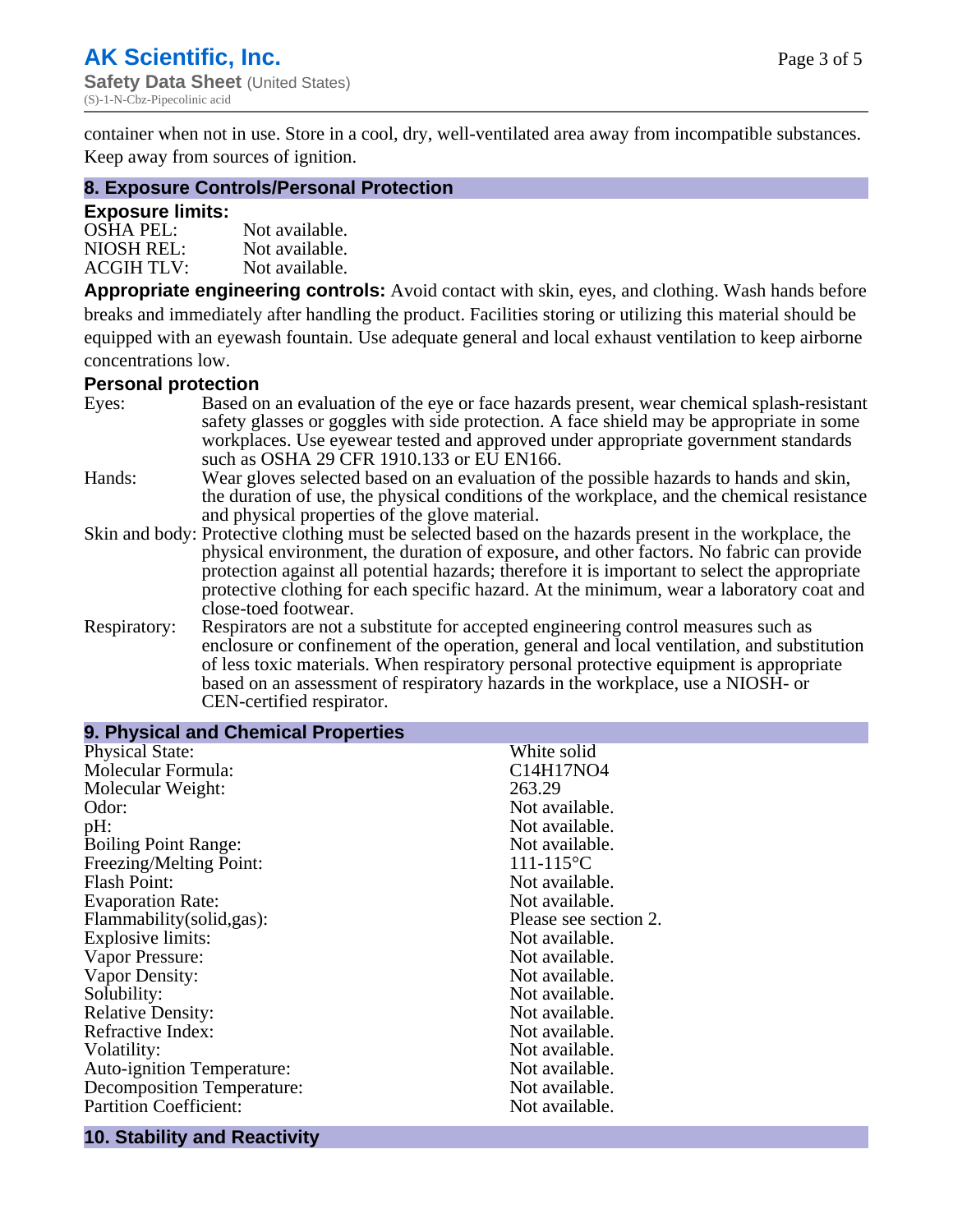| Reactivity:                         | Not available.                                       |
|-------------------------------------|------------------------------------------------------|
| Chemical stability:                 | Stable under recommended temperatures and pressures. |
| Possibility of hazardous reactions: | Not available.                                       |
| Conditions to avoid:                | Dust generation.                                     |
| Incompatible materials:             | Strong oxidizing agents.                             |
| Hazardous decomposition products:   | Carbon oxides, Nitrogen oxides.                      |
|                                     |                                                      |

#### **11. Toxicological Information**

| RTECS#                                         | Not available.                                      |
|------------------------------------------------|-----------------------------------------------------|
| Acute toxicity:                                | Not available.                                      |
| Routes of exposure:                            | Inhalation, eye contact, skin contact, ingestion.   |
| Symptoms related to the physical, chemical and | Skin contact may result in inflammation             |
| toxicological characteristics:                 | characterized by itching, scaling, reddening,       |
|                                                | blistering, pain or dryness. Eye contact may result |
|                                                | in redness, pain or severe eye damage. Inhalation   |
|                                                | may cause irritation of the lungs and respiratory   |
|                                                | system. Overexposure may result in serious illness  |

or death.

#### **Carcinogenicity**

| IARC: | Not classified.                                                                                       |
|-------|-------------------------------------------------------------------------------------------------------|
| NTP:  | Not listed.                                                                                           |
| OSHA: | Not listed.                                                                                           |
|       | Acute toxic effects: Inflammation of the eye is characterized by redness, watering, and itching. Skin |
|       | inflammation is characterized by itching, scaling, reddening, or, occasionally,                       |
|       | blistering.                                                                                           |

| <b>12. Ecological Information</b> |                |  |
|-----------------------------------|----------------|--|
| Ecotoxicity:                      | Not available. |  |
| Persistence and degradability:    | Not available. |  |
| Bioaccumulative potential:        | Not available. |  |
| Mobility in soil:                 | Not available. |  |
| Other adverse effects:            | Not available. |  |

#### **13. Disposal Considerations**

Disposal of waste: Chemical waste generators must determine whether a discarded chemical is classified as hazardous waste. US EPA guidelines for the classification determination are listed in 40 CFR 261.3. Additionally, waste generators must consult state and local hazardous waste regulations to ensure complete and accurate classification. Observe all federal, state and local regulations when disposing of the substance.

Disposal of packaging: Do not reuse containers. Dispose of as unused product.

| <b>14. Transportation Information</b> |                |
|---------------------------------------|----------------|
| <b>DOT (United States)</b>            |                |
| UN number:                            | Not hazmat     |
| Proper shipping name:                 | Not available. |
| Transport hazard class:               | Not available. |
| Packing group:                        | Not available. |
| <b>IATA</b>                           |                |
| <b>UN Number:</b>                     | Not DG         |
| Proper shipping name:                 | Not available. |
| Transport hazard class:               | Not available. |
| Packing group:                        | Not available. |